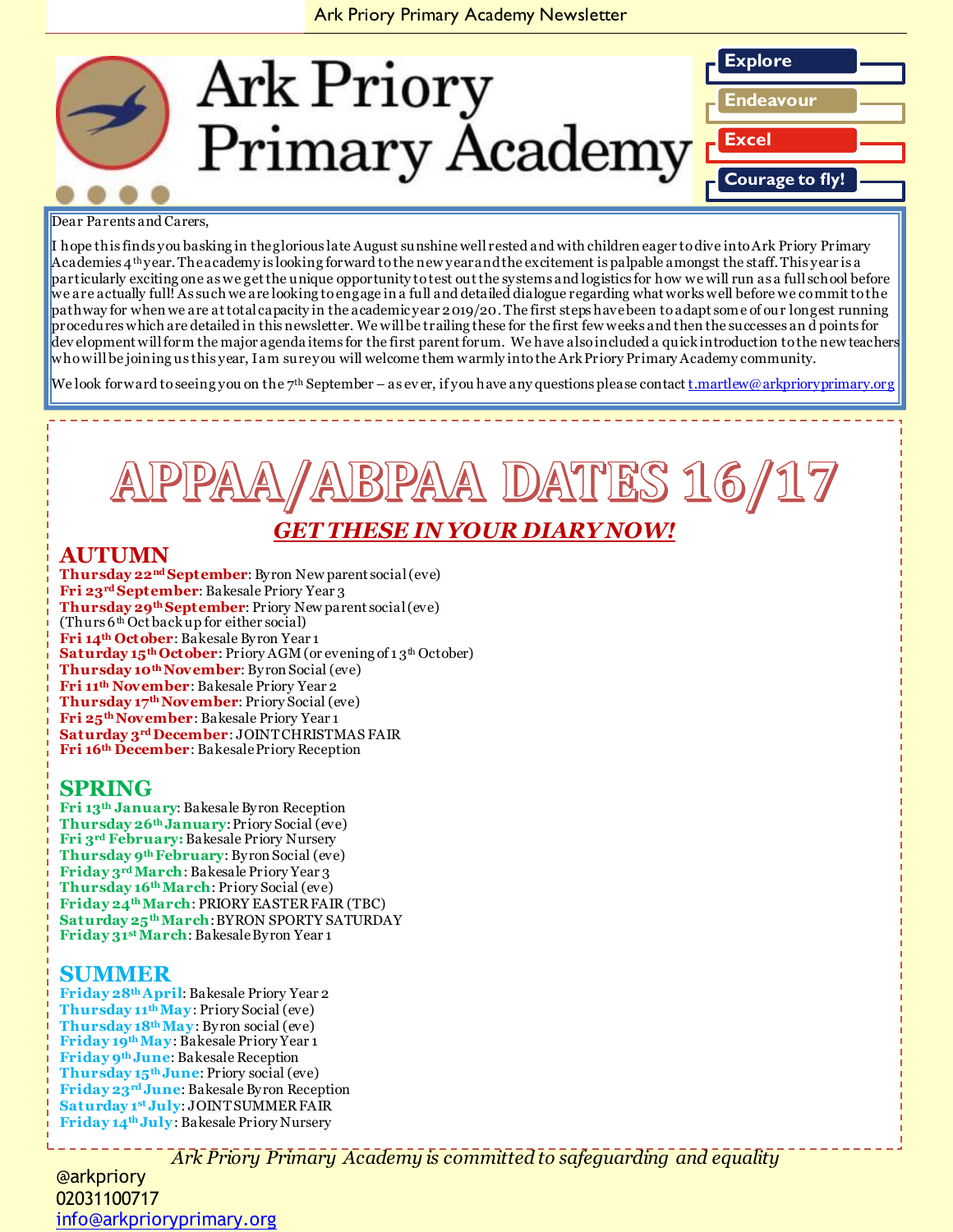# New Procedures for 16/17

## **Entry to the Academy**

- The gates will open at  $8.20$  the bell will ring at  $8.30$  children are expected to be in the academy by  $8.35$
- *Reception* will line up by the gates of the railings around the EY FS area when the bell rings. This is the same as in 2015/16.
- *Nursery*, there is no change to procedure and they will enter via their own gates next to the Nursery door when the bell rings.
- *Years 1 -3* when the bell rings these children will enter through the doors at the back of the hall where the teachers will be waiting to greet them. It is important that they have an appropriate reading b ook with them. The teachers will be accessible for any messages but it is essential that parents do not accompany the children inside – there will be 390 children attempting to enter the academy via the rear of the building if the child is unable to proceed independently please move to the side and wait for the class teacher to come to y ou once the bulk of the children have entered.
- *Children are not the academies responsibility until they have been taken by the teacher into the academy DO NOT leave children unattended before the bell or leave them until they have been handed over to the teacher. The gates will be open and it is im possible for us to m anage the to and fro of traffic. PARENTS WHO DO NOT ADHERE TO THIS WILL BE ASKED TO EXPLAIN THEMSELVES AND MAY BE SUBJECT TO CHILD PROTECTION PROCEEDINGS.*



## Dismissal

### DRY<sub>\_</sub>

- *Reception* and *Nursery* will dismiss from their gates behind the classrooms (where the lines form in the morning).
- Years 1-3<sup></sup> will dismiss from the fenced games area. Entry will be from the side nearest the main entrance and exit from the side facing the climbing wall. THIS WILL BE A ONE WAY SY STEM. Once y ou have collected y our child please leave the caged area with y our child a s quickly as possible as there will be others wishing to come through.
- **WET** 
	- If it is raining **Reception** and **Nursery** will continue to dismiss from the rear of their classrooms.
	- *Years 1-3* will dismiss from CLASSROOMS parents can enter from the double doors at the rear of the foy er leave buggies etc. by the hall doors and proceed to the classroom via the staircase nearest the hall, collect their child then exit via the staircase and doors c losest to the main gate.

## **Library**

A more detailed thanks will go out at the beginning of term but a HUGE thankyou to Mrs Griffiths and her team who have worked over the Summer on making the library a truly fantastic resource for the academy.

*Ark Priory Primary Academy is committed to safeguarding and equality*  @arkpriory 02031100717 [info@arkprioryprimary.org](mailto:info@arkprioryprimary.org)